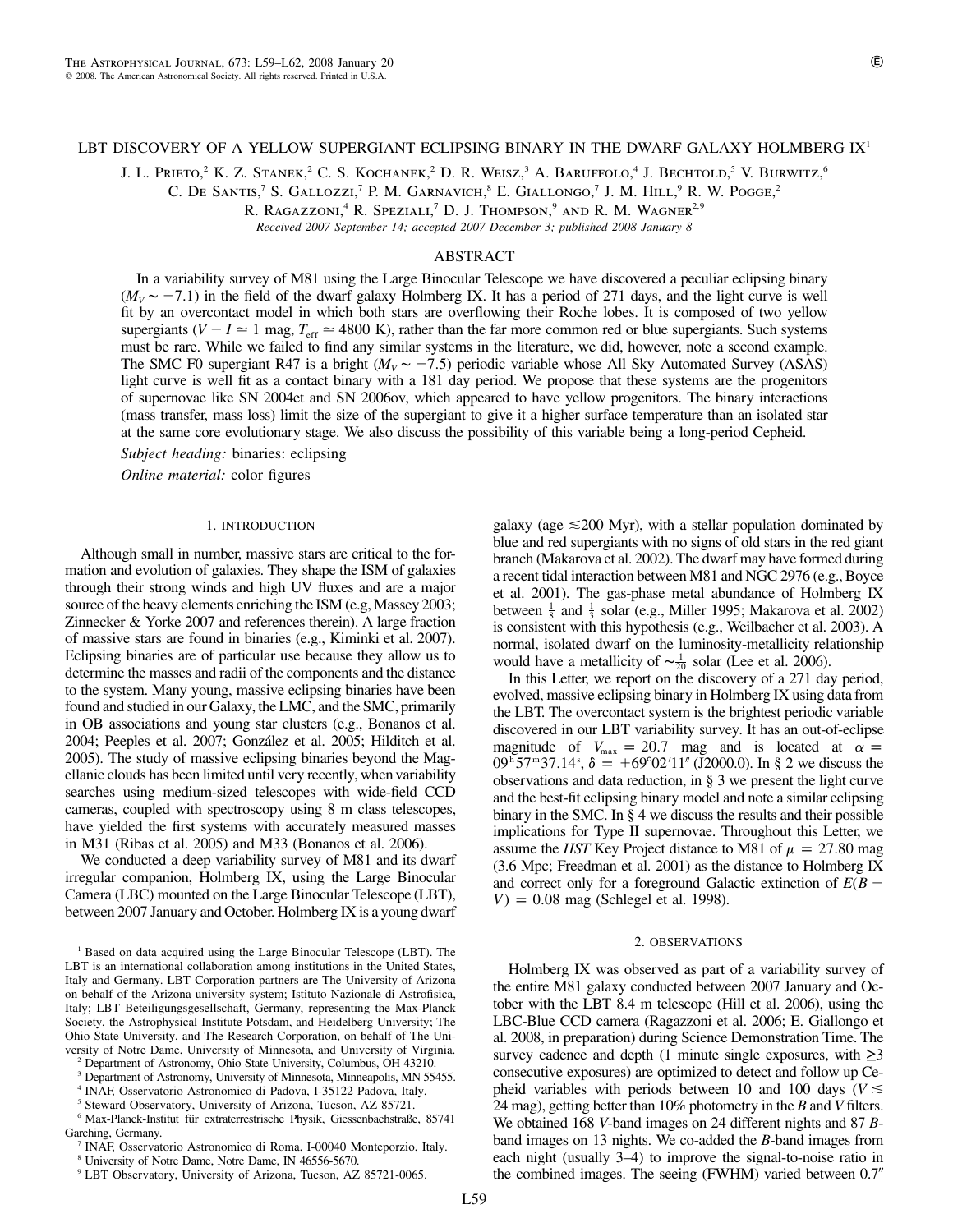

Fig. 1.—Phased *V*-band light curve of the 270.7 day period eclipsing binary in Holmberg IX (*top*) and its  $B - V$  color evolution (*bottom*). The different symbols correspond to photometry from different telescopes: LBT (*filled circles*), MDM (*open triangles*), *HST* ACS (*filled square*), and SDSS (*open square*). The solid line shows an overcontact eclipsing binary model that best fits the light *V* light curve. [*See the electronic edition of the Journal for a color version of this figure.*]

and  $2.0''$  in *V* (median 1.4"), and between  $1.0''$  and  $3.3''$  in *B* band (median 1.9"). Our program did not request especially good image quality for these queue-scheduled SDT observations.

We also observed Holmberg IX as part of a variability survey of M81 conducted with the 8 K Mosaic imager mounted on the MDM 2.4 m telescope. The observations were obtained in five 1 week runs between 2006 February and 2007 February. All the images were obtained in *V* band using 15 minute exposures. Due to weather loses and bad seeing, we ended up using only 36 images from 12 different nights. The typical seeing was ~1.1".

## 3. LIGHT CURVE

We used the ISIS difference image analysis package (Alard 2000; Hartman et al. 2004) to obtain the *V*-band light curves of all the point sources detected in the LBT reference image. The detection of all point sources and the transformation of differenceflux light curves to instrumental magnitudes were done using the DAOPHOT ALLSTAR package (Stetson 1987, 1992). After visual inspection of all the light curves of variable point sources selected by standard criteria (rms and AoV significance; Hartman et al. 2007), we detected ∼20 periodic variables in the field of Holmberg IX. These include Cepheids with periods of  $10-60$  days and one long-period variable. The analysis of the Cepheid PLrelation and the distance to Holmberg IX will be presented in a future paper (J. L. Prieto et al. 2008, in preparation). The brightest periodic variable is the peculiar, long-period  $(P = 270.7 \text{ days})$ eclipsing binary we discuss here (hereafter V1).

After discovering the binary in the LBT data, we also ran ISIS and DAOPHOT ALLSTAR on the MDM data to extract the light curve of the long-period binary. The variability data from LBT and MDM were complemented with single-epoch archival imaging of the field obtained from the Sloan Digital Sky Survey (SDSS) Data Release 6 (Adelman-McCarthy et al. 2007) in the *gri* bands (UT 2003 November 30), and the *HST* ACS Wide Field Camera (GO proposal 10605, PI: E. Skillman) in the  $F555W$  and



Fig. 2.—CMDs of stars in the field of Holmberg IX obtained from the LBT-*BV* reference images (*left*) and *HST* ACS-*VI* single-epoch observations (*right*). The ACS CMD shows well-defined stellar sequences for the main sequence (MS) and the evolved blue (BSG) and red supergiants (RSG). The eclipsing binary (*pentagon*) lies between the BSG and RSG sequences. [*See the electronic edition of the Journal for a color version of this figure.*]

*F*814*W* filters (UT 2006 March 23). The high-resolution *HST* ACS images (FWHM ∼ 0.1", corresponding to ~2 pc at the distance of Holmberg IX) show that the binary is spatially coincident with a stellar association in the dwarf galaxy.

Figure 1 shows the phased *V*-band light curve and  $B - V$ color curve of the eclipsing binary system. We include all the LBT, MDM, SDSS, and *HST* ACS *V*-band photometry. The LBT and MDM photometry have been calibrated using SDSS photometry of several relatively bright ( $r \le 21.0$  mag) and unsaturated stars in the field, transforming the *gr* magnitudes to standard *BV* magnitudes with the transformations presented in Ivezić et al. (2007). The rms deviations of the absolute calibration are 0.02–0.03 mag for LBT-BV and ∼0.05 mag for MDM-*V*. The SDSS *gri* photometry of the binary was extracted in the same way as for LBT and MDM, using the DAOPHOT ALLSTAR package to obtain instrumental magnitudes calibrated using absolute photometry of the bright stars in the field. Our *g* and *r* magnitudes of the binary from the SDSS data are 0.2 and 0.5 mag brighter, respectively, than the magnitudes reported in the SDSS-DR6 catalog, while the *i*-band magnitude agrees at the 1% level. We think that this is due to problems in the SDSS photometry for faint sources in a crowded field (e.g., Smolčić et al. 2007). The details of the *HST* photometry can be found in D. R. Weisz et al. (2008, in preparation).

In Figure 2 we show the position of the binary in the colormagnitude diagrams (CMDs), obtained from calibrated LBT and *HST* ACS photometry. The CMDs show the well-populated blue and red supergiant sequences in Holmberg IX. The binary is among the most luminous stars in this dwarf galaxy, with  $M_V \sim -7.1$  mag, and it has clearly evolved from the main sequence. With such a high intrinsic luminosity, the binary is bound to be massive. After correcting for Galactic foreground extinction, the  $B - V$  and  $V -$ *I* colors are consistent with an effective temperature of  $T_{\text{eff}} =$  $4800 \pm 150$  K (Houdashelt et al. 2000). Both components seem to be G-type yellow supergiants given the equal depths of the eclipses and the lack of color variations (see Fig. 1).

We used the eclipsing binary model-fitting program NIGHT-FALL<sup>10</sup> to model the *V*-band light curve. As shown in Figure 1, we obtain a good fit to the light curve with an overcontact configuration where both stars are overflowing their Roche lobes. We fixed the effective temperature of the primary at  $T_1 = 4800$  K obtained from the colors. We assumed equal masses for the stars, a linear limb-darkening law, circular orbits, and synchronous rotation. We fit for four parameters: the Roche lobe filling factors,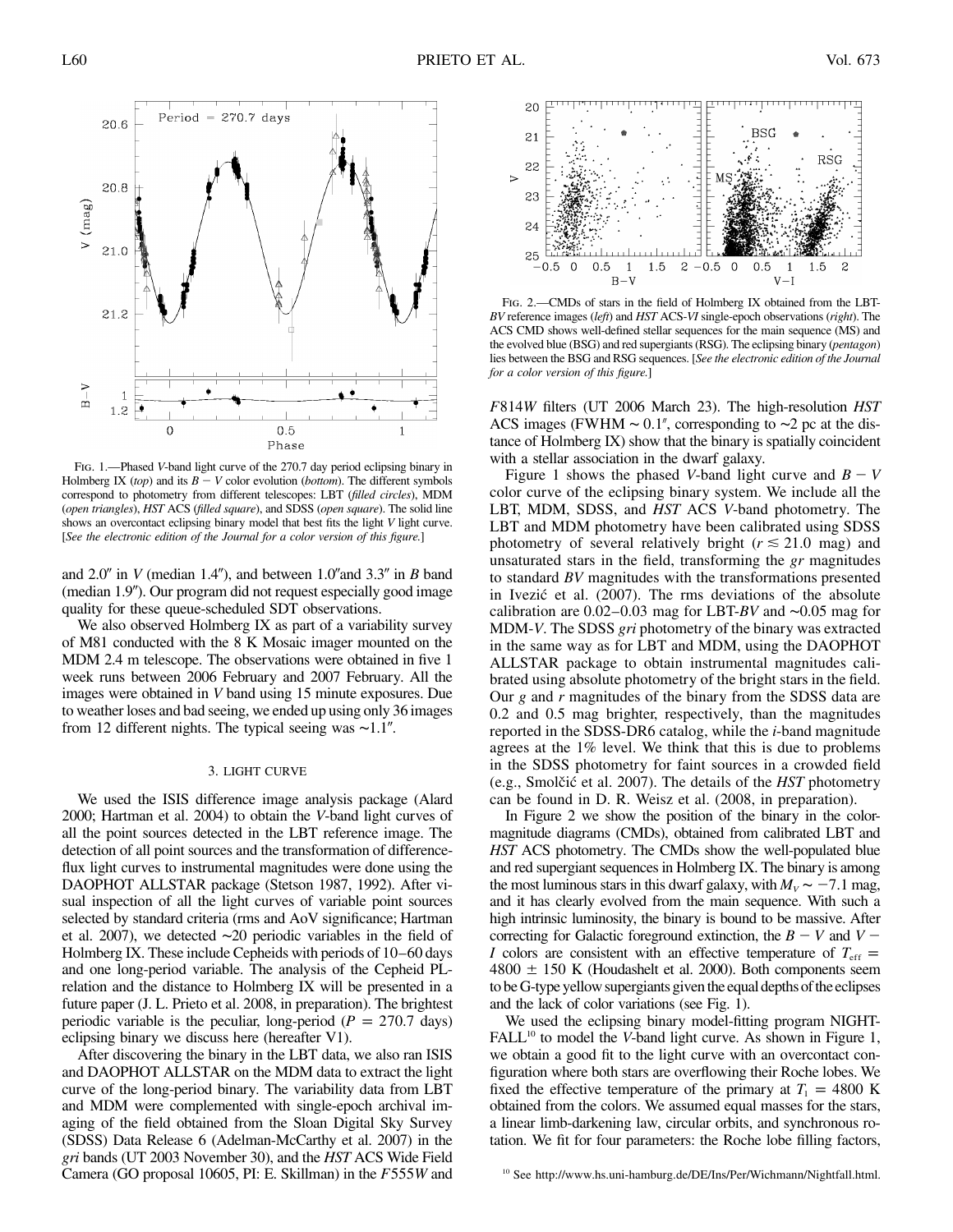

Fig. 3.—Phased *V*-band light curve of the long-period, evolved eclipsing binary SMC R47 obtained from the ASAS catalog (Pojmanski 2002). The star was classified spectroscopically as an F0 supergiant by Humphreys (1983). The solid line shows the contact eclipsing binary model that best fits the light curve. The lower panel shows the residuals of the fit (observed-calculated).

the inclination, and the temperature of the secondary. The time of the primary eclipse and the period were determined externally and were fixed for these fits. The main parameters of the binary are listed in Table 1. The light curve shows a hint of the O'Connell (1951) effect, in which the maxima (out-of-eclipse regions) show a difference in brightness (e.g., Pilecki et al. 2007).

We searched the literature for other examples of evolved, massive eclipsing binaries in the yellow supergiant phase and found none.<sup>11</sup> We also searched the available catalogs of eclipsing binaries in the LMC and SMC. The MACHO catalog of eclipsing binaries in the LMC (Derekas et al. 2007) contains 25 contact systems with red colors (i.e., evolved),  $(V - R) > 0.5$  mag, and periods 1200 days. However, these systems have absolute magnitudes  $M_v \ge -4$  ( $V \ge 14.5$  mag) that are ~3 mag fainter than the yellow supergiant eclipsing binary in Holmberg  $IX<sup>12</sup>$ . The All Sky Automated Survey (ASAS; Pojmanski 2002) contains complete Southern sky coverage for  $V < 15$  mag. To our surprise, we found in the ASAS catalog a luminous ( $M_V \sim -7.5$ ,  $V_{\text{max}} \sim 11.5$  mag), 181 day period contact eclipsing binary in the SMC. The star, SMC R47 ( $\alpha = 01^{\text{h}}29^{\text{m}}17.26^{\text{s}}$ ,  $\delta = -72^{\circ}43'20.2'$ ), had been spectroscopically classified as an FO supergiant ( $T_{\text{eff}} \approx 7500 \text{ K}$ ) with emission lines by Humphreys (1983). The ASAS *V*-band light curve of SMC R47, obtained between 2002 December and 2006 June, and the fit obtained with NIGHTFALL are shown in Figure 3. The best-fit eclipsing binary model requires a contact configuration, with nonzero eccentricity to account for the difference in timing between the eclipses. Even though we selected a clean part of the full ASAS light curve, there seems to be intrinsic variability from the binary components. The main parameters of this eclipsing binary are in Table 1. While substantially hotter than



 $12$  Mennickent et al. (2006) obtained spectroscopy of 17 "peculiar" periodic variables in the SMC from the OGLE database, and found a 184 day period eclipsing binary composed by two yellow supergiants  $(F5Ie + G5-K0I)$ . However, this system is ∼2 mag fainter than the binary in Holmberg IX.



Fig. 4.—CMD of Holmberg IX from *HST* ACS *V* and *I* photometry. The connected filled symbols show the position of the evolved eclipsing binaries in Holmberg IX (*filled pentagons*) and the SMC (*filled triangles*) at maximum and minimum. The lines show evolutionary tracks with extended mass loss from the Geneva group (Lejeune & Schaerer 2001) for single stars with masses between 12 and 25  $M_{\odot}$ , assuming two different metallicities:  $\frac{1}{3}$  solar (*dashed line*) and  $\frac{1}{5}$  solar (*solid line*). We use a distance modulus of  $\mu = 27.80$  mag to Holmberg IX, and Galactic color-excess  $E(B - V) = 0.08$  mag, to put the evolutionary tracks in the diagram. [*See the electronic edition of the Journal for a color version of this figure.*]

the Holmberg IX binary, it does not lie on the SMC blue supergiant sequence (Grieve & Madore 1986).

# 4. DISCUSSION AND CONCLUSIONS

An eclipsing binary is the best explanation for the light curve of the brightest variable we have discovered in our LBT variability survey of the dwarf irregular companion of M81 Holmberg IX. The other possible explanation for the periodic variability of V1 is a long-period ( $P = 135$  days) Cepheid. Such long-period Cepheids ( $P > 100$  days) have been observed in dwarf galaxies like the LMC and SMC (e.g., Freedman et al. 1985), NGC 55 (e.g., Pietrzyński et al. 2006), NGC 300 (e.g., Pietrzyński et al. 2002), NGC 6822 (e.g., Pietrzyński et al. 2004), IC 1613 (e.g., Antonello et al. 1999), and I Zw 18 (Aloisi et al. 2007). The magnitude of V1 is consistent with the magnitude of a Cepheid with  $P = 135$  days ( $M_V \approx -7.0$ ), extrapolating the period-luminosity relationship of Fouqué et al. (2007). However, while a few of these long-period Cepheids have quasi-sinusoidal light curves that are nearly symmetric

TABLE 1 Best-Fit Binary Model Parameters.

| Parameter                                  | Holmberg IX V1      | SMC R47                      |
|--------------------------------------------|---------------------|------------------------------|
| Period, $P$ (days)                         | $270.7 \pm 2.3$     | $181.58 \pm 0.16$            |
| Time of primary eclipse, $T_{\text{prim}}$ | $2454186.0 \pm 0.6$ | $2452073.1 \pm 0.2$          |
| Inclination, $i$ (deg)                     | $55.7 \pm 0.6$      | $82.2 \pm 0.2$               |
| Primary temperature, $T_1$ (K)             | $4800 \pm 150$      | $7500 \pm 100$               |
| Temperature ratio, $T_2/T_1$               | $1.05 \pm 0.05$     | $1.17 \pm 0.02$              |
| Eccentricity, e                            | 0.00                | $0.039 \pm 0.002^{\text{a}}$ |
| Roche lobe filling factors <sup>b</sup>    | $1.23 \pm 0.02$     | $1.02 \pm 0.02$              |
| Semimajor axis, $a^{c}$ ( $R_{\odot}$ )    | 547                 | 418                          |
|                                            |                     |                              |

Note.—The mass ratio was fixed at  $q = 1$  for fitting both light curves. *q*  $\alpha$  a A nonzero eccentricity is required to fit the difference in timing between

the primary and secondary eclipses. The best-fit longitude of the periastron is

 $w = 168.6^{\circ} \pm 1.1^{\circ}.$ **b** Ratio of stellar to Roche lobe polar radius for each star.

 $\textdegree$  Separation between the stars assuming a total mass of 30  $M_{\odot}$  for each system.